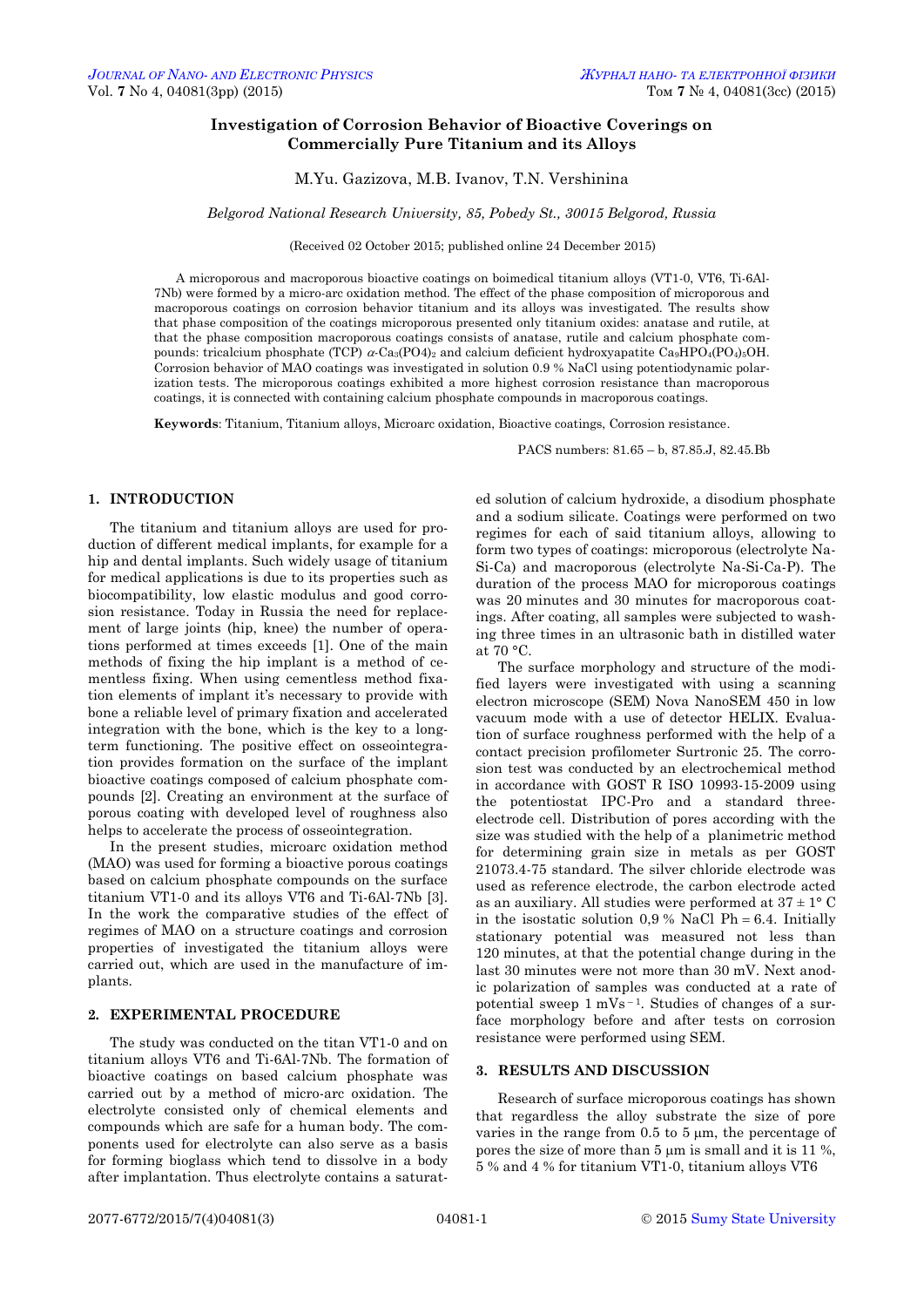

**Fig.** 1 – The surface morphology and structure of the cross section of MAO coatings: a) VT1-0 microporous coating,  $l = 10 \pm 1$  µm; b) VT1-0 macroporous coating,  $l = 18 \pm 2$  µm; c) VT6 microporous coating,  $l = 11 \pm 2$  µm; d) VT6 macroporous coating,  $l = 20 \pm 7$  µm; e) Ti-6Al-7Nb microporous coating,  $l = 12 \pm 2$  µm; f) Ti-6Al-7Nb macroporous coating,  $l = 34 \pm 7$  µm



**Fig. 2** – XRD patterns of MAO coatings: a) microporous coatings; b) macroporous coatings